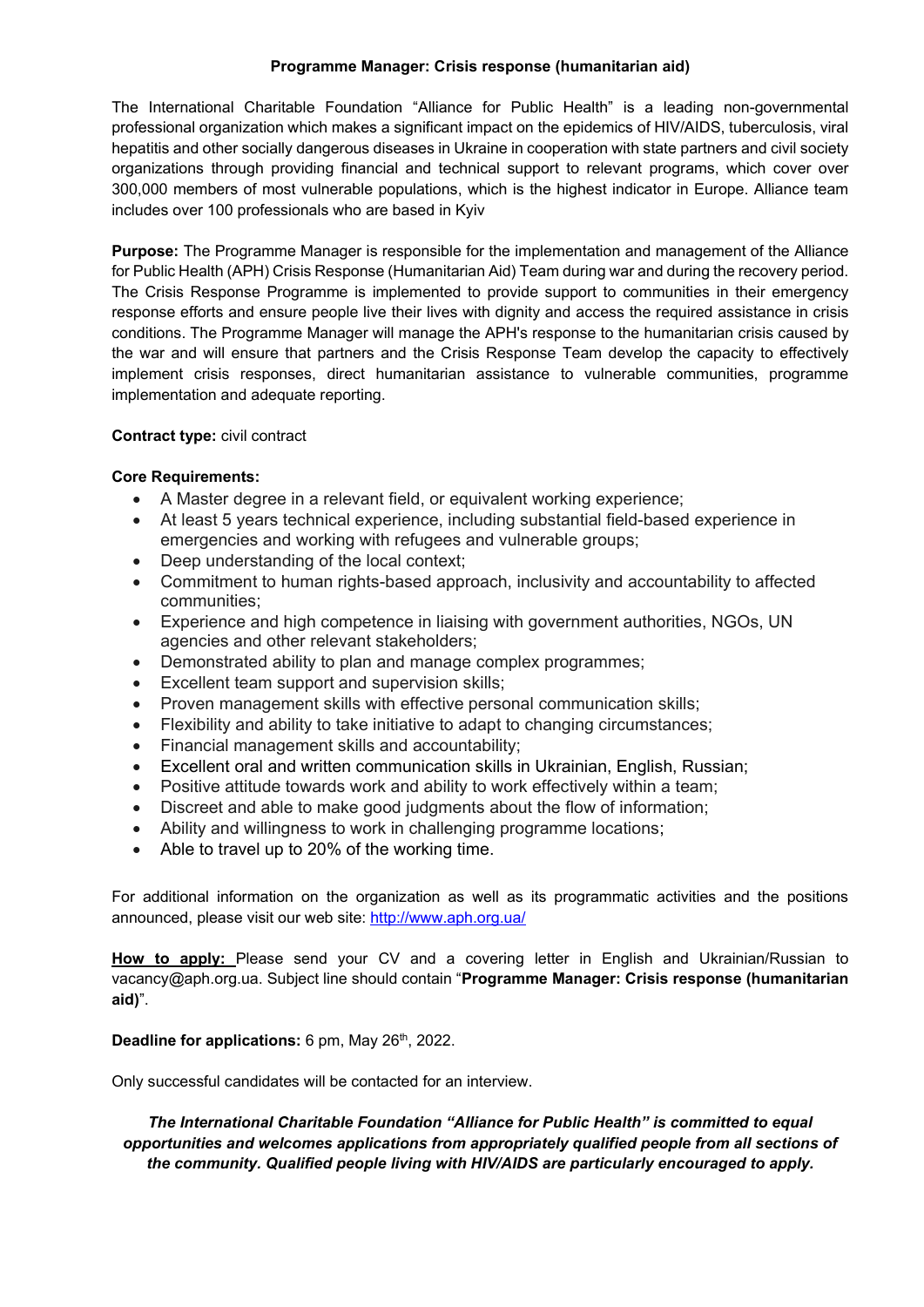## **DESCRIPTION OF SERVICES**

**Job Title:** Programme Manager **Team:** Crisis response (humanitarian aid) **Department:** Programmes **Position Type:** civil contract

# **JOB PURPOSE:**

The Programme Manager is responsible for the implementation and management of the Alliance for Public Health (APH) Crisis Response (Humanitarian Aid) Team during war and during the recovery period. The Crisis Response Programme is implemented to provide support to communities in their emergency response efforts and ensure people live their lives with dignity and access the required assistance in crisis conditions. The Programme Manager will manage the APH's response to the humanitarian crisis caused by the war and will ensure that partners and the Crisis Response Team develop the capacity to effectively implement crisis responses, direct humanitarian assistance to vulnerable communities, programme implementation and adequate reporting.

# **POSITION REQUIREMENTS:**

- A Master degree in a relevant field, or equivalent working experience
- At least 5 years technical experience, including substantial field-based experience in emergencies and working with refugees and vulnerable groups
- Deep understanding of the local context
- Commitment to human rights-based approach, inclusivity and accountability to affected communities
- Experience and high competence in liaising with government authorities, NGOs, UN agencies and other relevant stakeholders
- Demonstrated ability to plan and manage complex programmes
- Excellent team support and supervision skills
- Proven management skills with effective personal communication skills
- Flexibility and ability to take initiative to adapt to changing circumstances
- x Financial management skills and accountability
- Excellent oral and written communication skills in Ukrainian, English, Russian
- Positive attitude towards work and ability to work effectively within a team
- Discreet and able to make good judgments about the flow of information
- Ability and willingness to work in challenging programme locations
- $\bullet$  Able to travel up to 20% of the working time

# **DUTIES AND RESPONSIBILITIES:**

- 1. Ensure timely and quality delivery of the emergency response programme
- 2. Develop and monitor detailed operational plans of APH and local partners in accordance with the overall response strategy
- 3. Supervise and manage programme staff and volunteers working on the emergency response, including providing on the ground support and guidance
- 4. Ensure international principles and approaches to emergencies are integrated into the response
- 5. Follow the humanitarian principles, standards and guidelines, and ensure these are adhered to by APH staff, partner staff and volunteers
- 6. Ensure that effective tools, processes and mechanisms to ensure transparency and accountability to affected communities are in place
- 7. Provide regular updates to the national team, national and international partners
- 8. Provide technical guidance to the programme and incorporate internationally acknowledged standards and best practice
- 9. Provide capacity building and induction for local partner organisations and volunteers engaged in the emergency response programme
- 10. Identify intervention opportunities and support programme advisors to develop further funding proposals
- 11. Represent the programme with external stakeholders (including government, UN agencies,